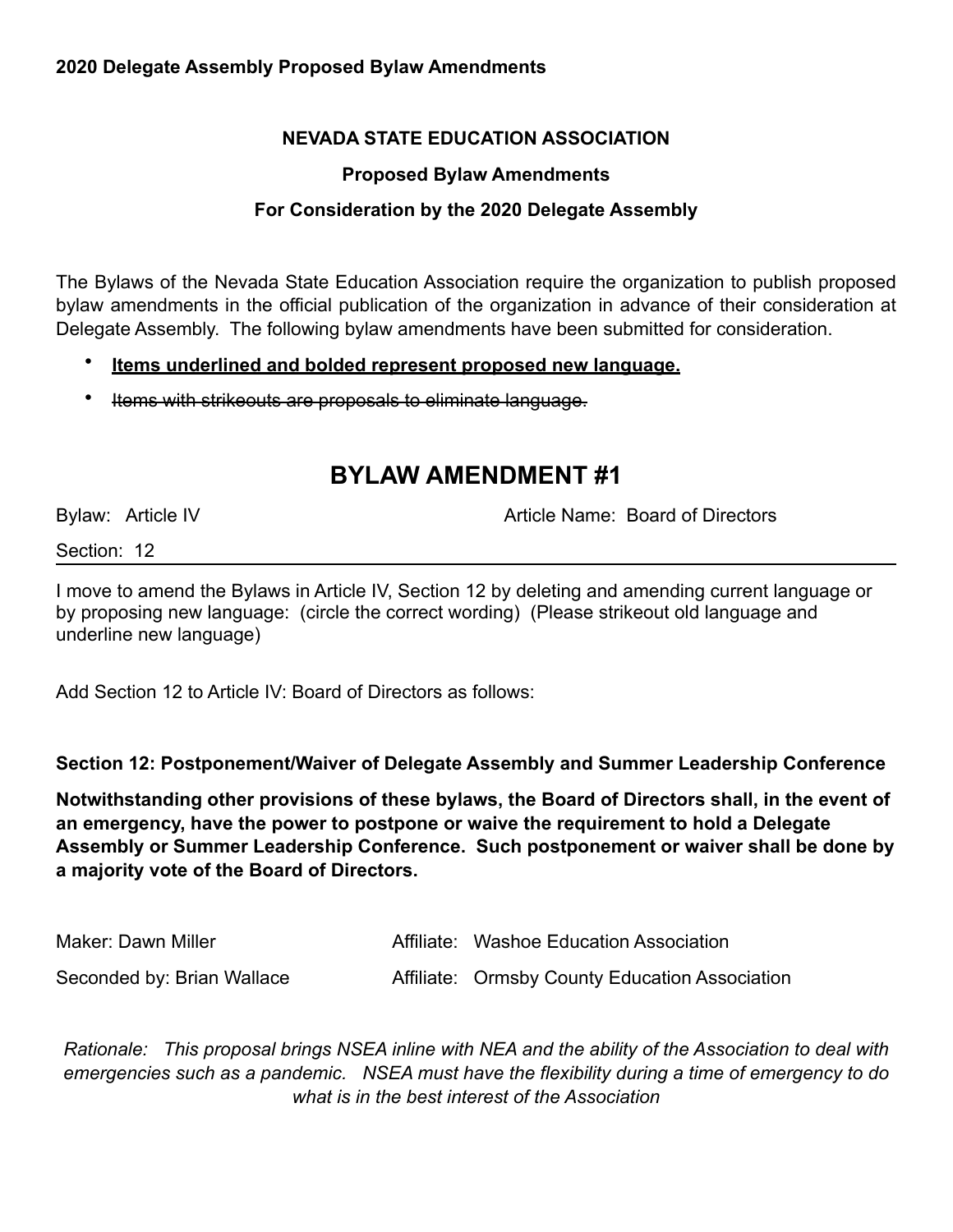### **BYLAW AMENDMENT #2**

Bylaw: Article IV Article Name: Board of Directors

Section: 1

I move to amend the Bylaws in Article IV, Section 1 by deleting and amending current language or by proposing new language: (circle the correct wording) (Please strikeout old language and underline new language)

### **ARTICLE IV: BOARD OF DIRECTORS SECTION 1: COMPOSITION**

- **A. The Board of Directors shall include the President of the Nevada State Education Association, the Vice-President of the Nevada State Education Association, the Secretary-Treasurer of the Nevada State Education Association, all the NEA Directors for Nevada, any non-voting members consisting of any At-Large NEA Directors, and members elected by each of the following groups on the one-person, one-vote principle, open nominations and secret ballot procedures on the basis of one Director for every 600 members or major portion thereof:** 
	- **1. Aspiring Educators**
	- **2. Education Support Employees Association of Clark County.**
	- **3. NEA of Southern Nevada (NEA-SN)**
	- **4. NSEA-Retired**
	- **5. The UniServ units in the remaining local county affiliates and NSEA Administrator members in the rural counties.**
	- **6. Washoe Education Association and NSEA Administrator members from Washoe County.**
	- **7. Washoe Education Support Professionals.**

**Notwithstanding any provision of these bylaws each of the preceding groups shall be allotted a minimum of one Director.** 

**B. Every year, the NSEA Board of Directors shall request a review of the number of Directors representing each of the groups listed in SECTION 1-A of this article based upon the membership data as of January 15th. If membership within a groups is less than that which is required to maintain the positions of its current Directors, future elections for Directors shall be halted in the affected local until the number of Directors**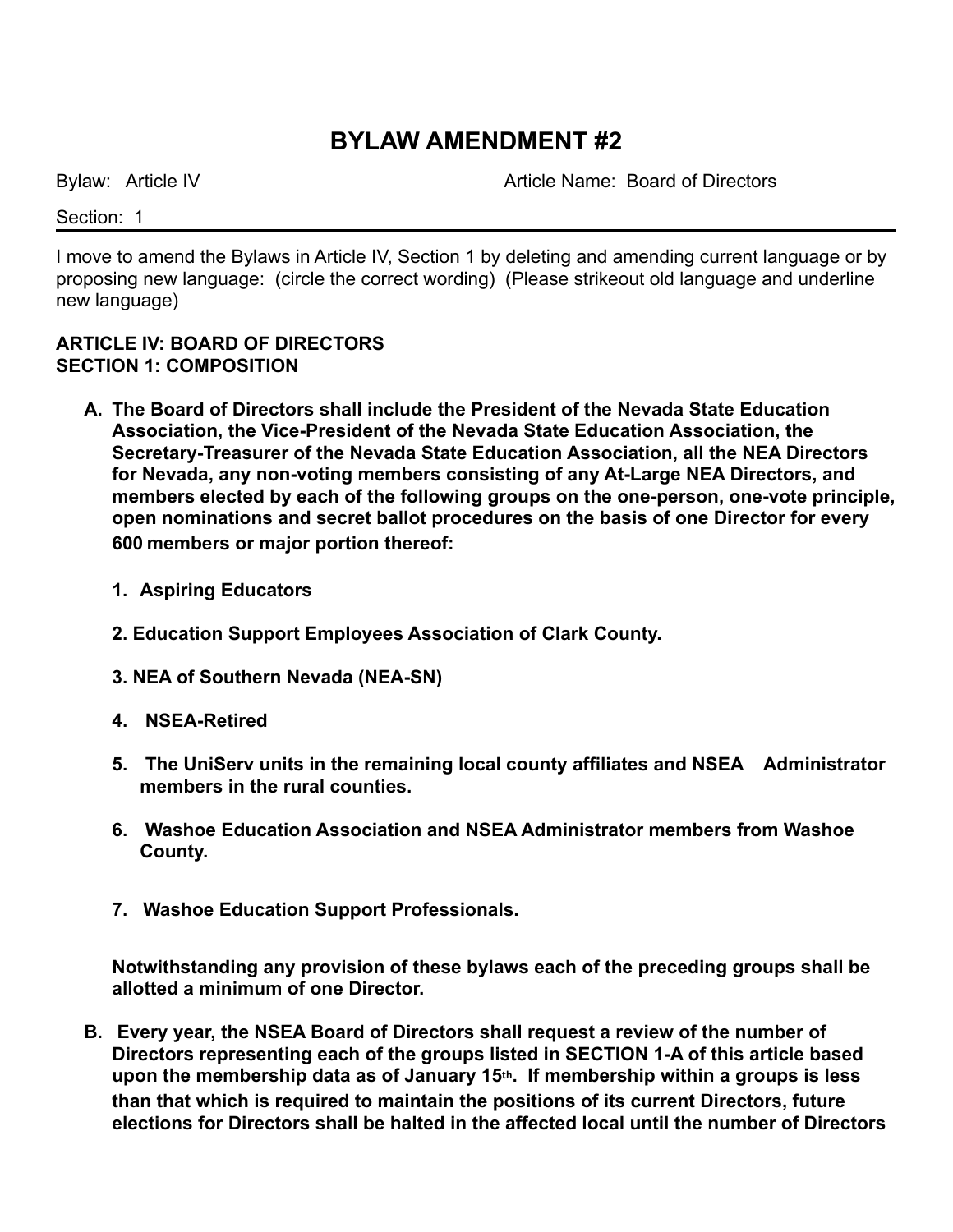**is reduced in compliance with the membership as of January 15th. All current Directors may serve the remainder of any elected terms.** 

- **C. The NSEA Board of Directors may review the ethnic minority content of the Board of Directors resulting from Director elections. In the event the percentage falls below the 25% (twenty five percent) or the actual percentage of ethnic minority K-12 and Education Support Professionals in counties where NSEA has affiliates, whichever is higher, a plan for representation shall be developed by the NSEA Board of Directors and implemented, resulting in minority representation at least equal to the actual percentage of ethnic minority K-12 and ESP where NSEA has affiliates.**
- D. **In the event that the number of Directors on the NSEA Board of Directors exceeds 30 total Directors, the NSEA Board of Directors shall propose a bylaw change to the next Delegate Assembly to increase the Director to membership ratio for consideration by the Delegates.**

Maker: Brian Wallace **Affiliate: Ormsby County Education Association** Seconded by: Dawn Miller Affiliate: Washoe Education Association

*Rationale: The bylaw allows for flexibility in whether affiliates choose to have their presidents attend, it preserves the one person one vote principle and better reflects changes in demographics of the union.* 

# **BYLAW AMENDMENT #3**

Bylaw: Article Name: Electronic Meetings and Voting

Section:

I move to amend the Bylaws by deleting and amending current language or by proposing new language: (circle the correct wording) (Please strikeout old language and underline new language)

### **Proposed Bylaws Amendments Authorizing Electronic Meetings and Voting for the NSEA**

### **New Bylaw Provision entitled "Electronic Meetings and Voting"**

### **A. Meetings**

Electronic meetings of the NSEA and its entities contained in these Bylaws shall be authorized so long as these meetings, at a minimum, provide conditions of opportunity for simultaneous aural participation among all participants equivalent to those of meetings held in one room or area. Additional rules pertaining to the conduct of such meetings shall be established by the Board of Directors. Under these Bylaws and established rules, an electronic meeting shall be treated as though it were a meeting at which all members who are participating are actually present.

For Board use only: